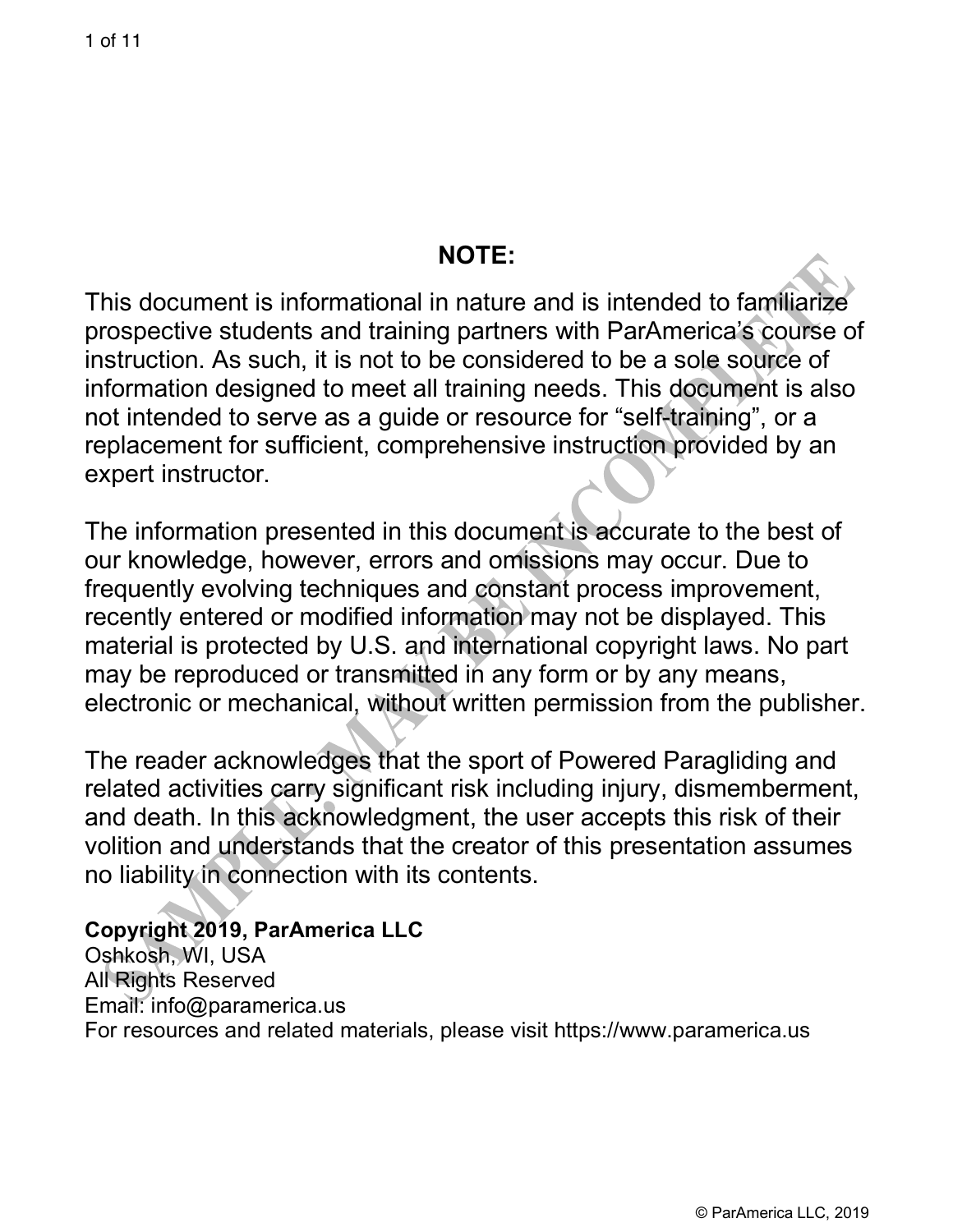

## **Training Syllabus**

January 2019

#### **Purpose:**

*To impart the skills necessary to fly paramotors, the knowledge to keep pilots safe, the confidence to continue to grow, the humility to respect the sport, and the wisdom to make good decisions as Pilot-in-Command.*

This syllabus is based upon the USPPA's training program, designed with input from a wide variety of experienced PPG instructors, and continuously refined to bring you the best possible training experience.

Initialing each subgroup by the student helps track that the material was covered and understood by the student; it is intended to serve as both a checklist and verification. Students should review this syllabus with the instructor to follow up on items that have not been completed.

Students are *highly encouraged* to keep a log that records the date, location, motor, wing, inflation type, number of landings, time, and maneuvers performed for each day of flying or, if more detail is desired, lessons learned within each individual flight.

### **Course Outline:**

This is intended be a *general* outline of your course of instruction. Your training progression will be tailored by your instructors to match your physical abilities, aptitude, and attitude along with existing weather conditions during your course of instruction.

Should you need anything during your visit, our staff will be more than happy to serve you:

Jon Eisele: (xxx) xxx-xxxx; jon@paramerica.us Featured Instructor: (xxx) xxx-xxxx; xxx@email.com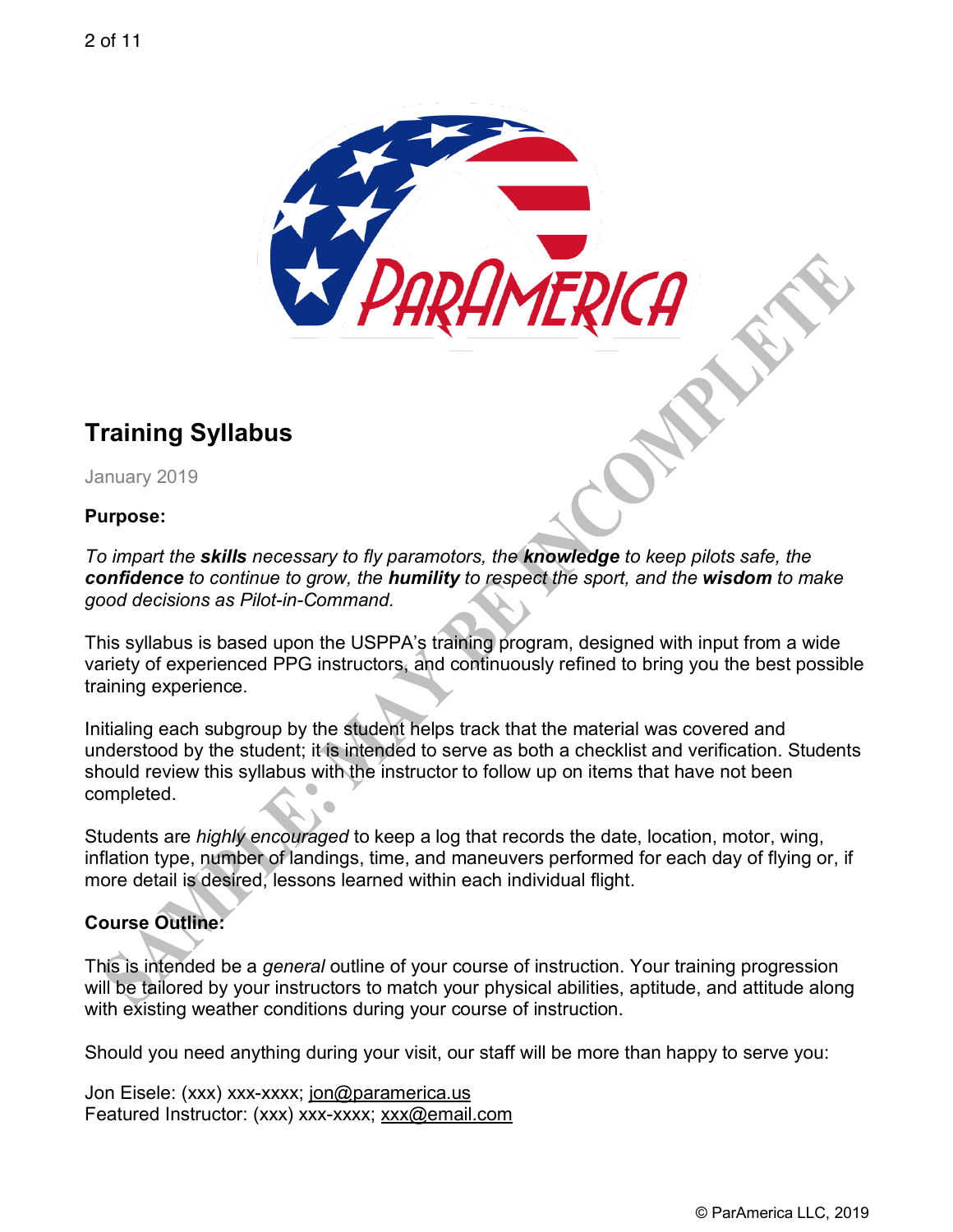3 of 11

## **Introduction:**

- **Staff and Student Introductions**
- Overview of Course of Instruction
- Progress Sheets
- Daily Schedule
- Attitudes and Expectations
- Active Participation
- "I Believe Button"
- FBO Expectations
- Fatigue
- **Weather**
- **Hydration**
- Sunscreen/Proper Footwear
- Rest Day
- **Safety**
- The Eight Golden Rules:
	- 1. DBAD.
	- 2. Don't fly into stuff.
	- 3. Be a robot.
	- 4. Don't be sorry.
	- 5. Be cool.
	- 6. Be humble.
	- 7. Don't use paramotors for evil.
	- 8. Give back to the sport.
- Administrative Matters: Forms / Waiver / Student Contract / Payments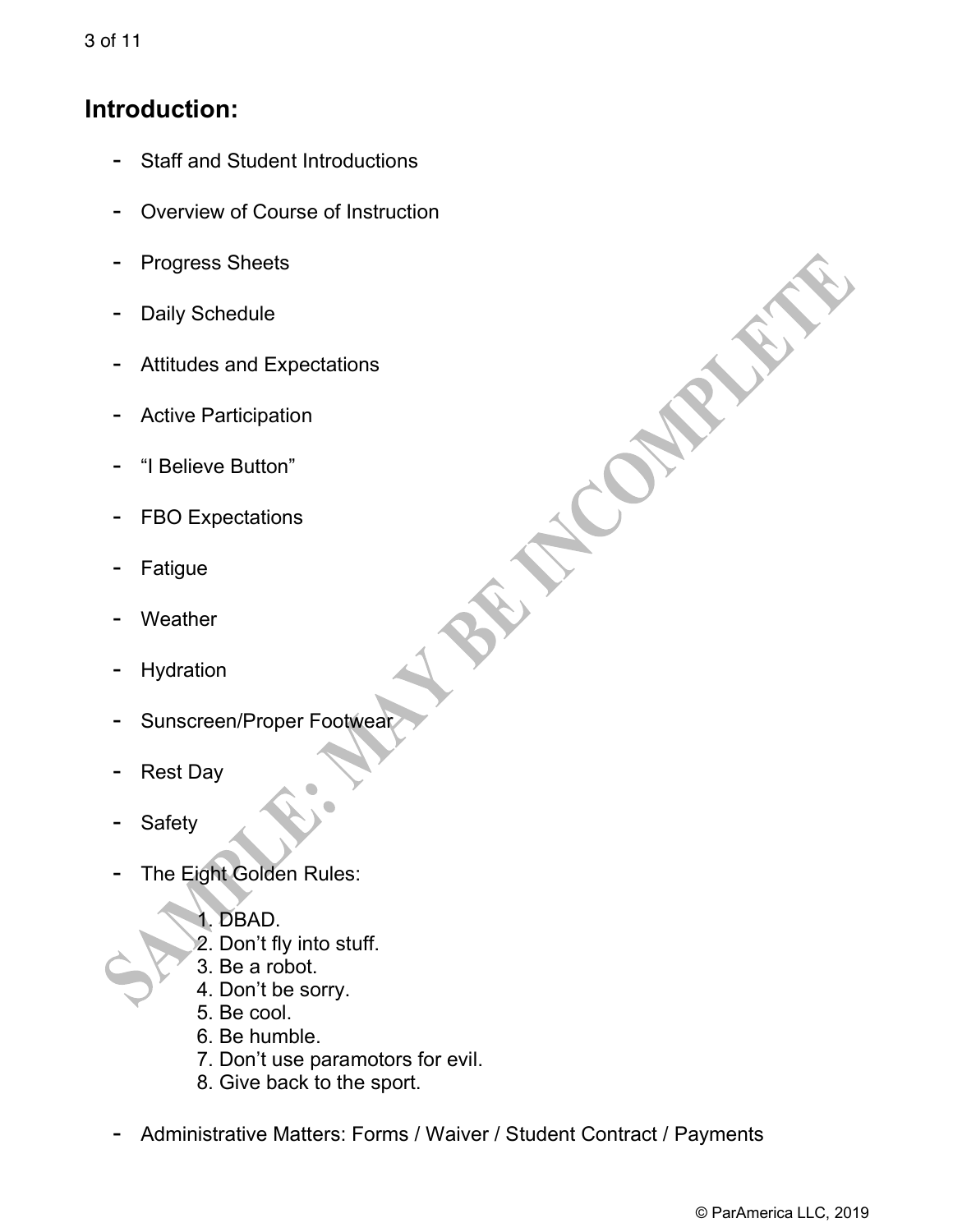# **Progression Sheet**

Student:

| Date:                                                                                          |             |                |
|------------------------------------------------------------------------------------------------|-------------|----------------|
| Actual training may not take place in the exact order listed, or in the time period specified. |             |                |
| <b>Module 1: Introductory Training</b>                                                         | <b>Date</b> | <b>Initial</b> |
| <b>Staff &amp; Student Introductions</b>                                                       |             |                |
| <b>Introduction to Ground Handling</b>                                                         |             |                |
| Unpacking and Laying Out Glider                                                                |             |                |
| Winds, Site selection                                                                          |             |                |
| Glider Anatomy, Preflight Check                                                                |             |                |
| Fundamentals of an Efficient Launch                                                            |             |                |
| <b>Harness Procedure</b>                                                                       |             |                |
| Forward Preparation/Inflation                                                                  |             |                |
| Reverse Preparation/Inflation                                                                  |             |                |
| <b>Fundamentals of Control</b>                                                                 |             |                |
| Clip-in Practice                                                                               |             |                |
| Instructor Demo - Ground Handling *                                                            |             |                |
| Forward Inflation, Forward Control Practice *                                                  |             |                |
| Reverse Inflation, Reverse Control, Turnaround Practice *                                      |             |                |
| <b>Regulations, Law &amp; Public Perception</b>                                                |             |                |
| <b>Public Perception</b>                                                                       |             |                |
| <b>Overarching Themes</b>                                                                      |             |                |
| FAR Part 103 (Origins, Applicability, Operating Procedures)                                    |             |                |
| <b>Local Codes and Ordinances</b>                                                              |             |                |
| <b>Best Practices</b>                                                                          |             |                |
| <b>Airport Usage</b>                                                                           |             |                |
| Private and Public Airports                                                                    |             |                |
| Preparation, Coordination, Best Practices                                                      |             |                |
|                                                                                                |             |                |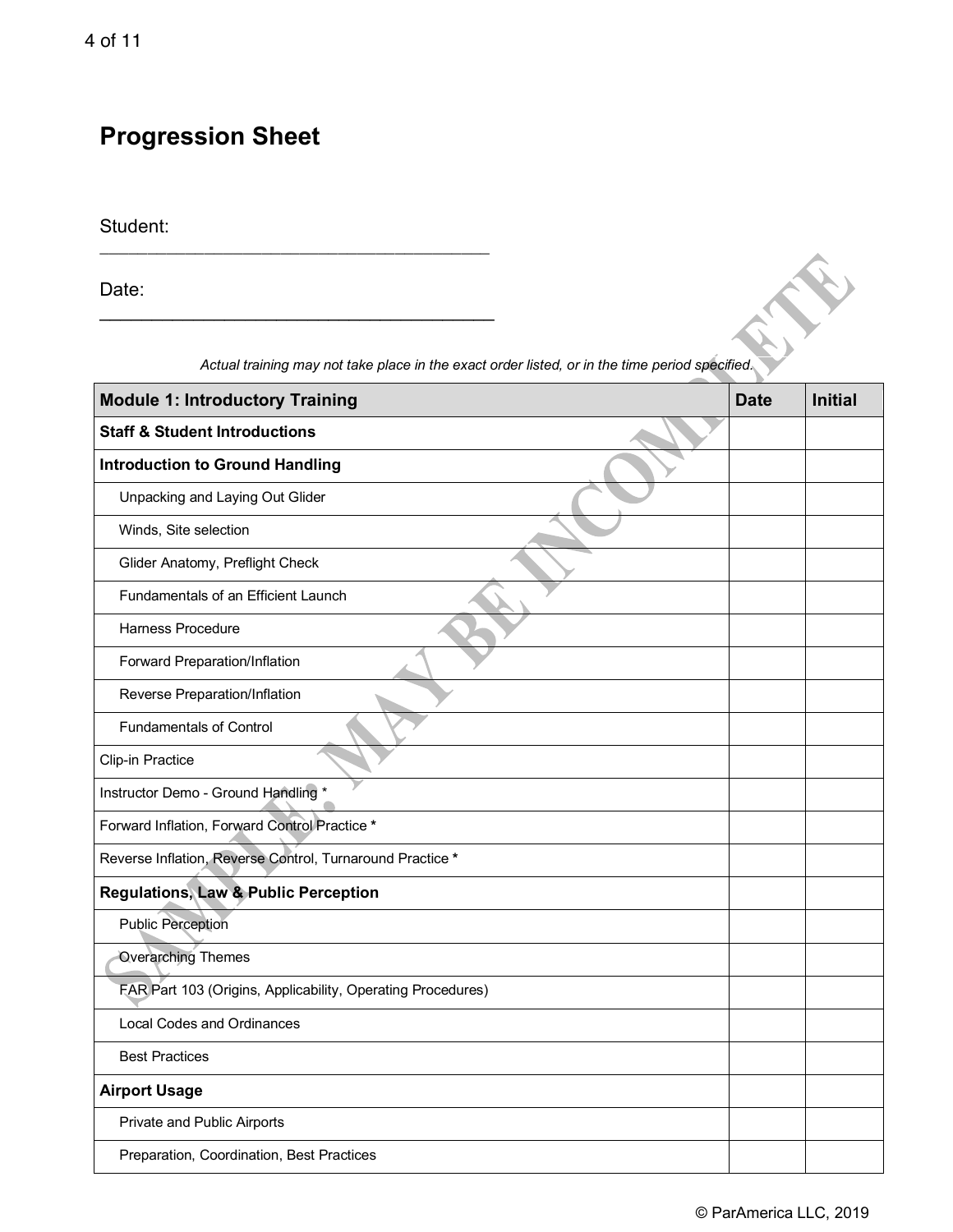5 of 11

| <b>Airspace I Class</b>                                             |  |
|---------------------------------------------------------------------|--|
| <b>VFR Sectional Charts</b>                                         |  |
| Controlled Airspace (Class A, B, C, D, E, E Surface Areas)          |  |
| Uncontrolled Airspace (Class G)                                     |  |
| Homework: Read "Terminology that Must be Memorized" and "Chair Fly" |  |

| <b>Module 2: Pre-Solo</b>                                                           |  | <b>Initial</b> |
|-------------------------------------------------------------------------------------|--|----------------|
| "First Flight" Class (Basic Motor Safety, Terminology, Procedure, Hand Signals)     |  |                |
| <b>Propeller Safety</b>                                                             |  |                |
| <b>Starting Procedures</b>                                                          |  |                |
| Use of Kill Switch                                                                  |  |                |
| Launching                                                                           |  |                |
| Flight Agenda/Procedure                                                             |  |                |
| <b>Flight Pattern</b>                                                               |  |                |
| Flight Technique (Turns, Trims, Brake Input, Throttle Control, Oscillation Control) |  |                |
| Verbal Instructor Commands                                                          |  |                |
| Loss of Communications Procedures                                                   |  |                |
| Motor Simulator Briefing                                                            |  |                |
| Thrust/Posture Exercise Briefing                                                    |  |                |
| Instructor Demo - Simulator and Thrust/Posture Exercise *                           |  |                |
| Motor Simulator - Engine Off                                                        |  |                |
| Motor Simulator - Engine On                                                         |  |                |
| Thrust/Posture Exercise aka "Lean Backs" (Trike Students: Taxi Practice)            |  |                |
| Ground Handling Practice with Throttle Simulator                                    |  |                |
| Towing Exercise Safety Brief (If Applicable) *                                      |  |                |
| Towing Exercise (If Applicable)                                                     |  |                |
| Tandem Flight Safety Brief and Lesson Plan (If Applicable) *                        |  |                |
| Tandem Flight (If Applicable)                                                       |  |                |
| <b>Airspace II Class</b>                                                            |  |                |
| Special Use Airspace (Prohibited, Restricted, Military Operating, Alert Areas)      |  |                |
| <b>Temporary Flight Restrictions</b>                                                |  |                |
| Military Training Routes, Terminal Radar Service Areas, Special Flight Rules Areas  |  |                |
| Wildlife Areas, Areas of Critical Infrastructure                                    |  |                |
| Homework: Complete Pre-Solo Exam and "Chair Fly"                                    |  |                |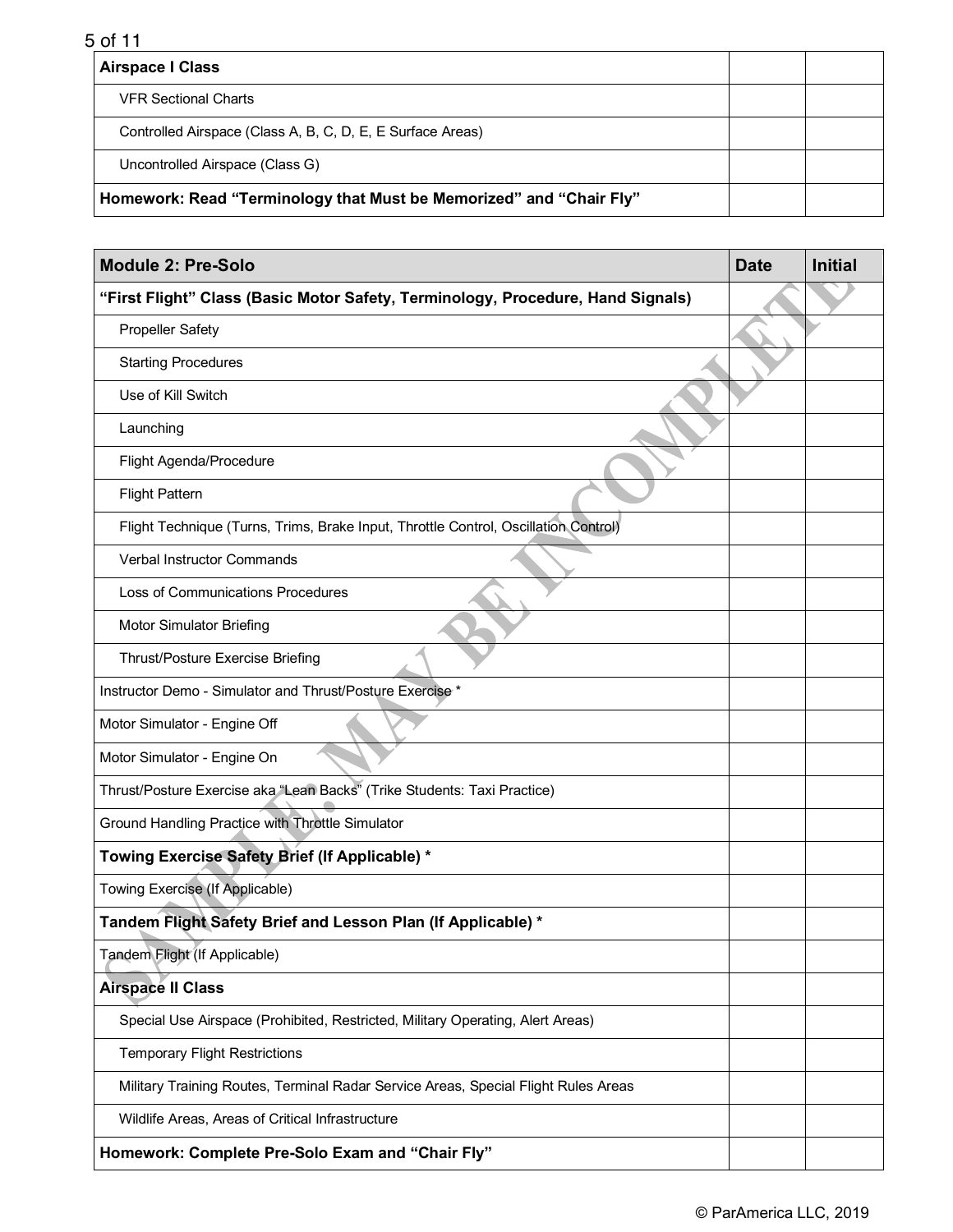| <b>Module 3: Solo Flight</b>                                                                |  | <b>Initial</b> |
|---------------------------------------------------------------------------------------------|--|----------------|
| Review of Module 1 and 2, Question & Answer Period                                          |  |                |
| Review Pre-Solo Exam                                                                        |  |                |
| Solo flight, if ready ("Taxi practice", Turns, Trims, Weight-shift Turns, Pattern, Landing) |  |                |
| Debrief and Film Review                                                                     |  |                |
| <b>Introduction to Paramotor Maintenance</b>                                                |  |                |
| Overarching Themes                                                                          |  |                |
| <b>Common Tools</b>                                                                         |  |                |
| Resources                                                                                   |  |                |
| Two-Stroke Motor Operating Principles                                                       |  |                |
| Motor Anatomy                                                                               |  |                |
| Sparkplug Analysis                                                                          |  |                |
| Fuel and Oil                                                                                |  |                |
| Basic Maintenance Procedures (Assembly, Belt tightening, Basic Carburetor Tuning)           |  |                |
| Preflight and Postflight Inspections *                                                      |  |                |
| <b>Weather I</b>                                                                            |  |                |
| <b>Ideal Conditions</b>                                                                     |  |                |
| Atmospheric Principles                                                                      |  |                |
| Atmospheric Stability & Instability                                                         |  |                |
| Daily Thermic Cycle                                                                         |  |                |
| <b>Wing Design I</b>                                                                        |  |                |
| <b>Basic Aerodynamics</b>                                                                   |  |                |
| Paraglider Principles (Aspect Ratio, Wing Loading, Steering Options)                        |  |                |
| Trimmers, Reflex, and Speedbar                                                              |  |                |
| <b>Weather II</b>                                                                           |  |                |
| Thunderstorms                                                                               |  |                |
| Downdrafts, and Microbursts                                                                 |  |                |
| Clouds                                                                                      |  |                |
| Weather Phenomenon                                                                          |  |                |
| Fronts, Pressure Systems                                                                    |  |                |
| <b>Forecast Products</b>                                                                    |  |                |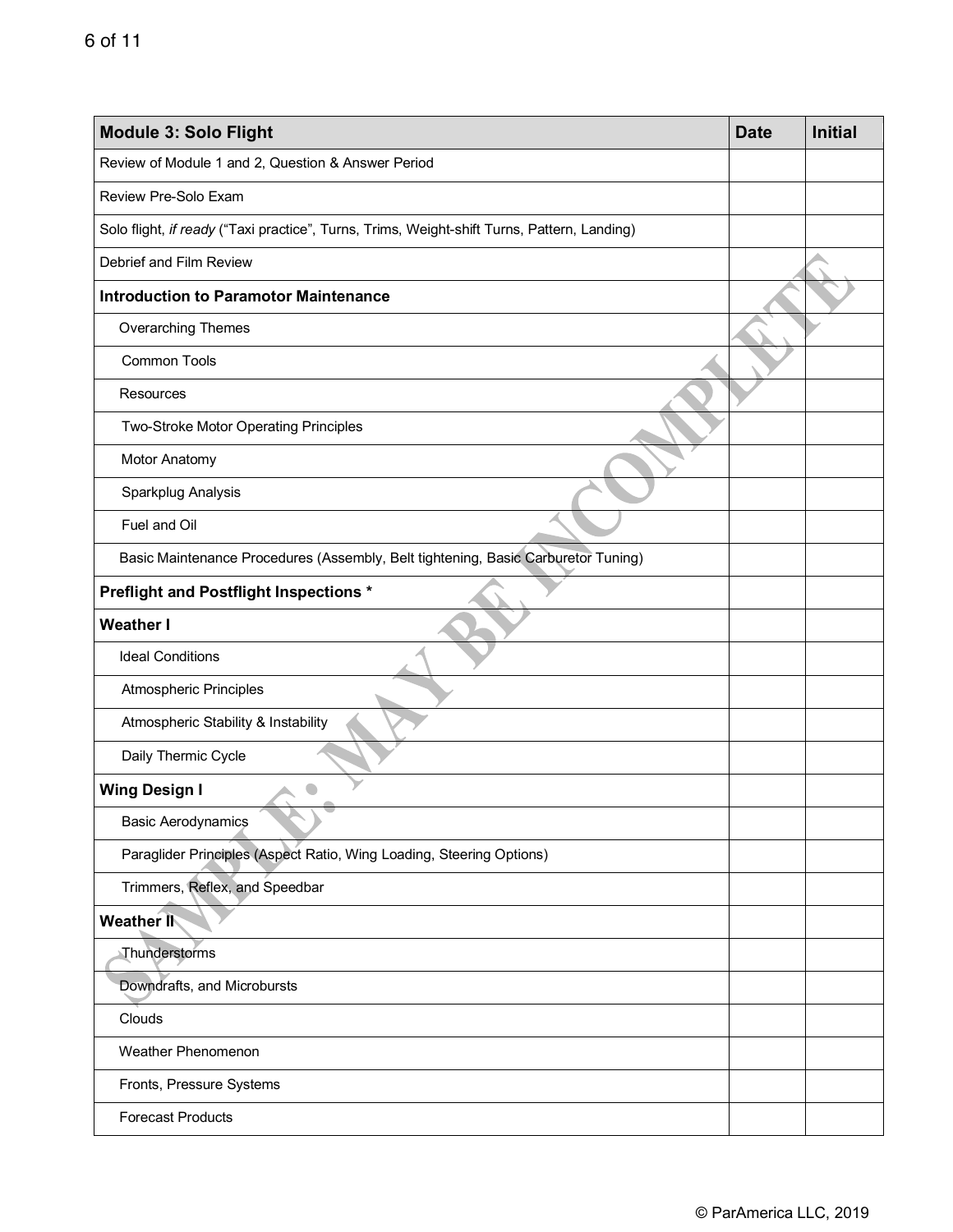#### 7 of 11

| <b>Wing Design II</b>                                                                  |  |
|----------------------------------------------------------------------------------------|--|
| "How It's Made" (Fabric Production, Glider Manufacturing, Load Testing, Certification) |  |
| <b>Classification and Rating Systems</b>                                               |  |
| <b>Glider Selection</b>                                                                |  |
| Glider Technology                                                                      |  |
| Glider Care                                                                            |  |
| Inspections                                                                            |  |
|                                                                                        |  |

| <b>Module 4: Safety</b>                | <b>Date</b> | <b>Initial</b> |
|----------------------------------------|-------------|----------------|
| <b>Human Factors</b>                   |             |                |
| The Anatomy of a Mistake               |             |                |
| <b>Hazardous Attitudes</b>             |             |                |
| The "Traps"                            |             |                |
| The Dunning-Kruger Effect              |             |                |
| The Boyd "OODA" Loop                   |             |                |
| <b>Physical and Mental Margins</b>     |             |                |
| Personal Minimums ("IMSAFE" Checklist) |             |                |
| <b>Video Studies</b>                   |             |                |
| <b>Personal Anecdotes</b>              |             |                |
|                                        |             |                |

| <b>Consolidated Theory &amp; Classroom Work</b>           | <b>Date</b> | <b>Initial</b> |
|-----------------------------------------------------------|-------------|----------------|
| Introduction to Ground Handling                           |             |                |
| Regulations, Law & Public Perception                      |             |                |
| Airport Usage                                             |             |                |
| Airspace I                                                |             |                |
| "First Flight"                                            |             |                |
| Airspace II                                               |             |                |
| Introduction to Paramotor Maintenance                     |             |                |
| Preflight and Postflight Inspections                      |             |                |
| Weather I                                                 |             |                |
| Wing Design I                                             |             |                |
| Weather II                                                |             |                |
| Wing Design II                                            |             |                |
| Safety (Human Factors, Video Studies, Personal Anecdotes) |             |                |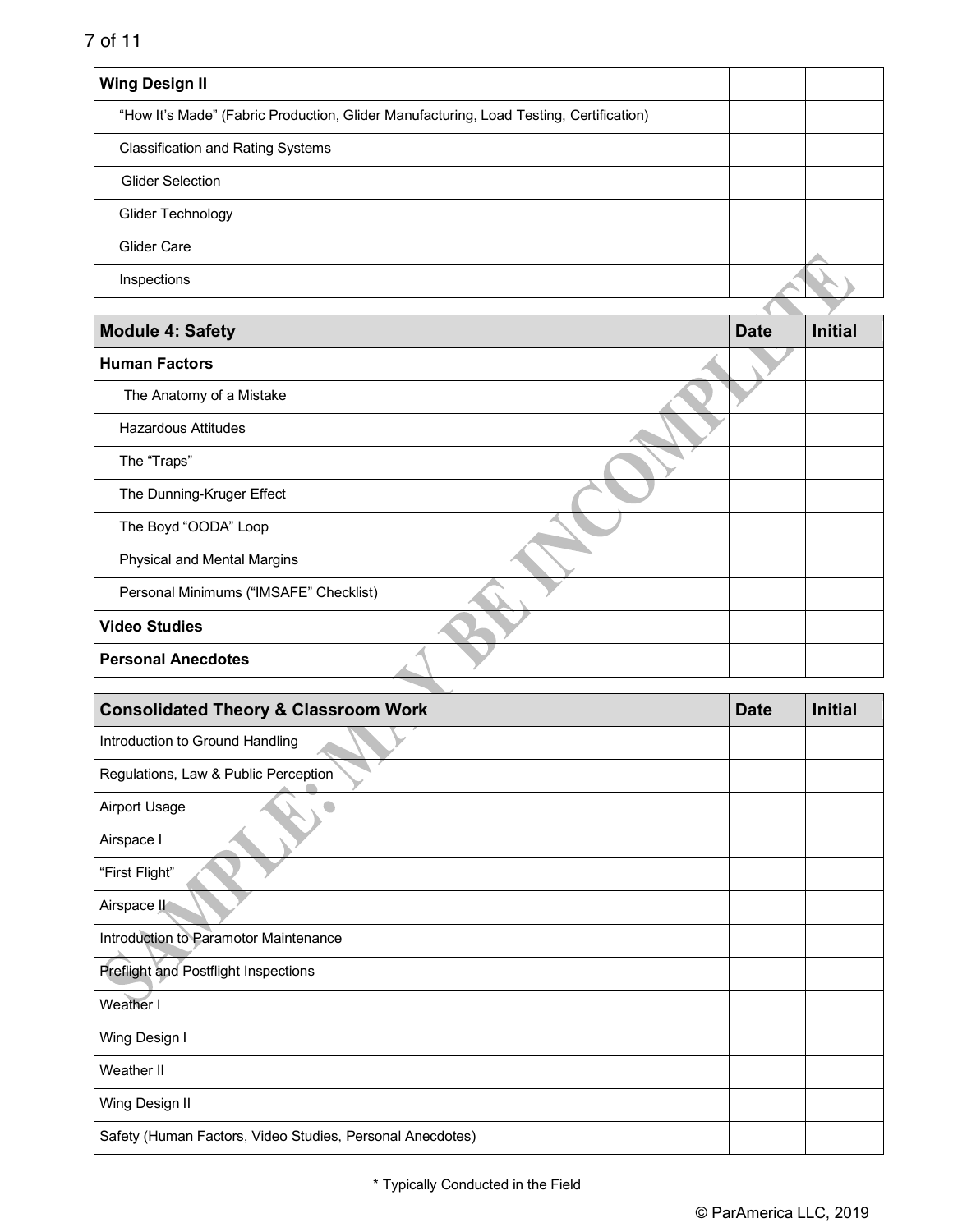# **Terminology that Must Be Memorized**

| <b>Find your Center</b> | Walk forward slowly, feeling tension on both Front-A's, and find the center point on your glider.                |
|-------------------------|------------------------------------------------------------------------------------------------------------------|
| <b>Chest Out</b>        | Use your chest to inflate your glider, as if trying to keep a quarter between you shoulder blades.               |
| <b>Arms Back</b>        | Keep your hands out and back - do not push forward with your hands during inflation.                             |
| <b>Touch of Power</b>   | Add approximately 10% power and hold to help push you through the power band during inflation.                   |
| Run                     | Run as fast as you can - DO NOT SIT DOWN and do not stop running until instructed to do so.                      |
| <b>Release</b>          | Release both A-Risers once the glider is overhead.                                                               |
| <b>Lean Back</b>        | Lean backwards into the thrust as you increase power to achieve proper takeoff posture.                          |
| Power                   | Gently add 30% power and smoothly increase 30% more each time "power" is asked.                                  |
| Stop                    | IMMEDIATELY reduce power completely and kill the engine; turn and face the wing.                                 |
| <b>Pressure</b>         | From the pulley, add 3 inches of pressure at a time each time "pressure" is asked.                               |
|                         | Stow Your Break(s) Attach your brake toggle(s) to the magnet(s), Ozone-to-Ozone, as directed by your instructor. |
| <b>Find Your Seat</b>   | Reach down with your right hand alone and use it to get into your seat.                                          |
| <b>Shake Legs</b>       | Let the instructor know that you are OK and that you hear him.                                                   |
| Hold                    | Maintain current power or pressure, as directed by your instructor.                                              |
| Left                    | Smoothly pull the left toggle to your ear and your shoulder and hold.                                            |
| <b>Right</b>            | Smoothly pull the right toggle to your ear and your shoulder and hold.                                           |
| <b>Reduce</b>           | Reduce power or pressure to the amount directed by your instructor.                                              |
| <b>Find Cruise</b>      | Reduce throttle to a power setting where you are no longer climbing or descending.                               |
| Hands up                | Keep your hands high at the pulley above your ears with a bit of pressure.                                       |
| Out of your seat        | Push yourself out of the seat and keep one foot in front of the other, ready to run.                             |
| Wait                    | Keep your hands up and do not start your flare until directed.                                                   |
| All the Way Down        | At approximately 3-4 feet from the ground, finish your flare.                                                    |
| On Your Feet            | Land on your feet while finishing your flare.                                                                    |

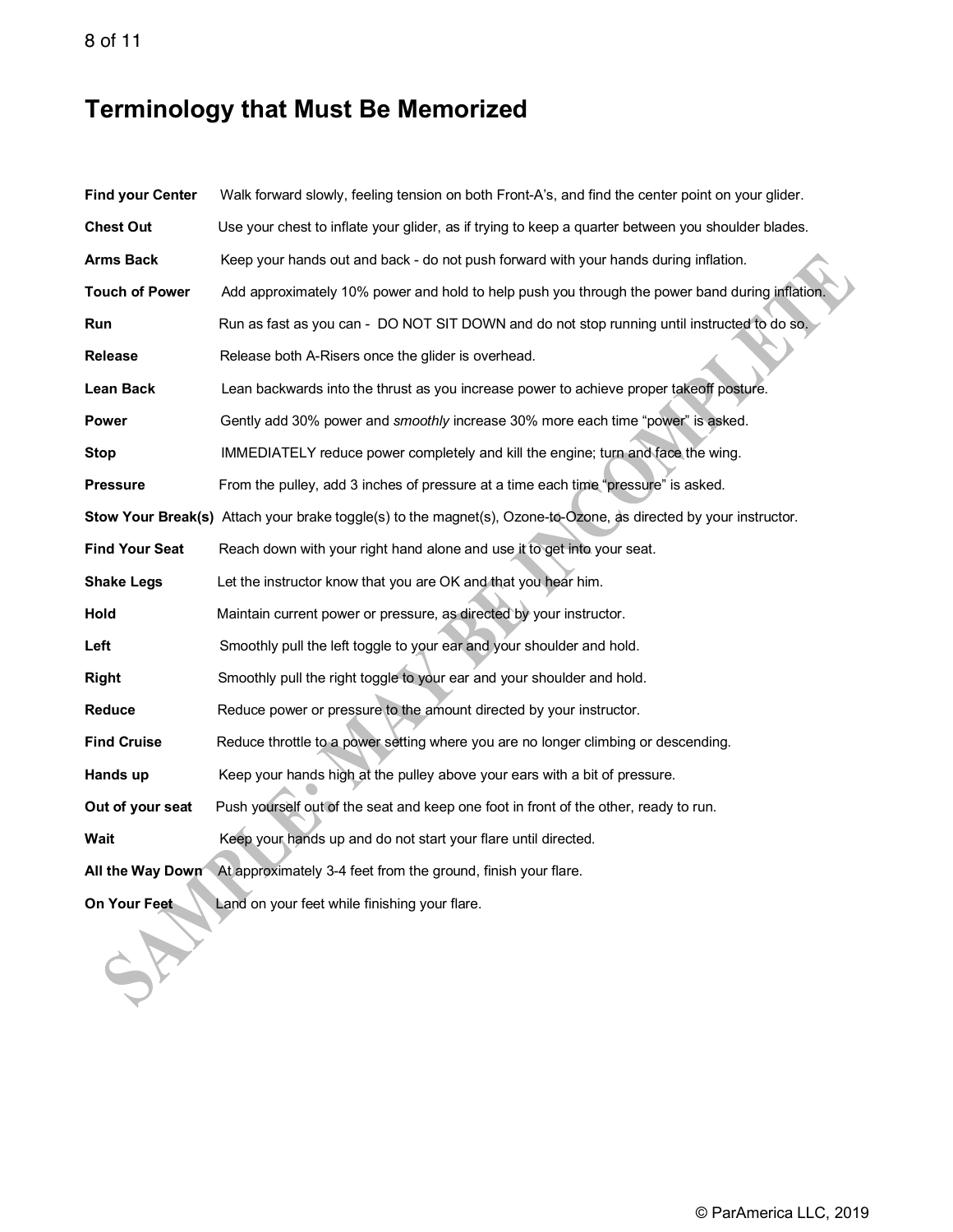## **Comments Sheet**

| <b>What I Did (Topics, Lessons)</b> | What I Learned (Comments, Conditions, Debrief Notes) |
|-------------------------------------|------------------------------------------------------|
| DAY 1:                              |                                                      |
| DAY 2:                              |                                                      |
| <b>DAY 3:</b>                       |                                                      |
| <b>DAY 4:</b>                       |                                                      |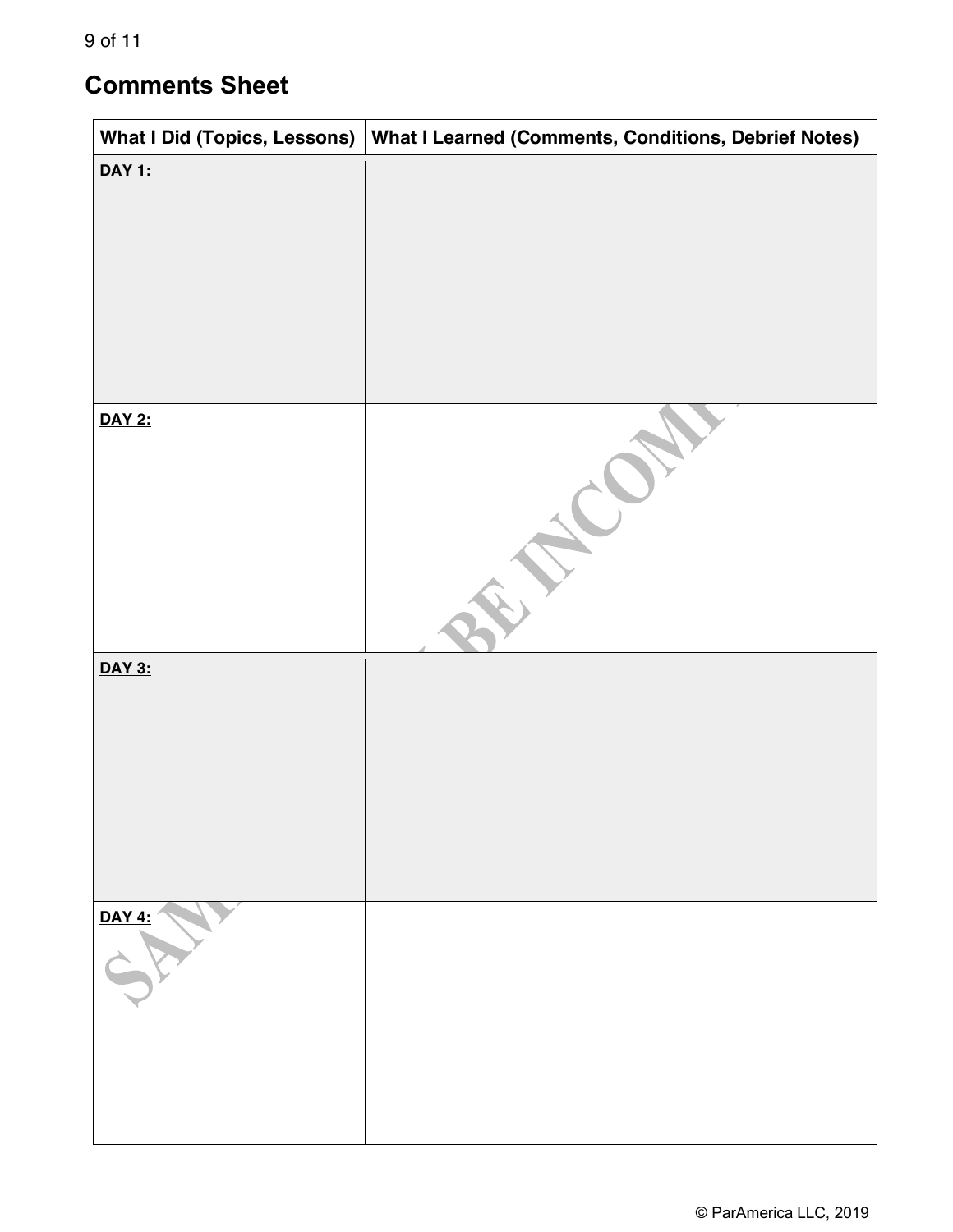| What I Did (Topics, Lessons) | What I Learned (Comments, Conditions, Debrief Notes) |
|------------------------------|------------------------------------------------------|
| <b>DAY 5:</b>                |                                                      |
| DAY 6:                       |                                                      |
| <b>DAY 7:</b>                |                                                      |
| DAY 8:                       |                                                      |